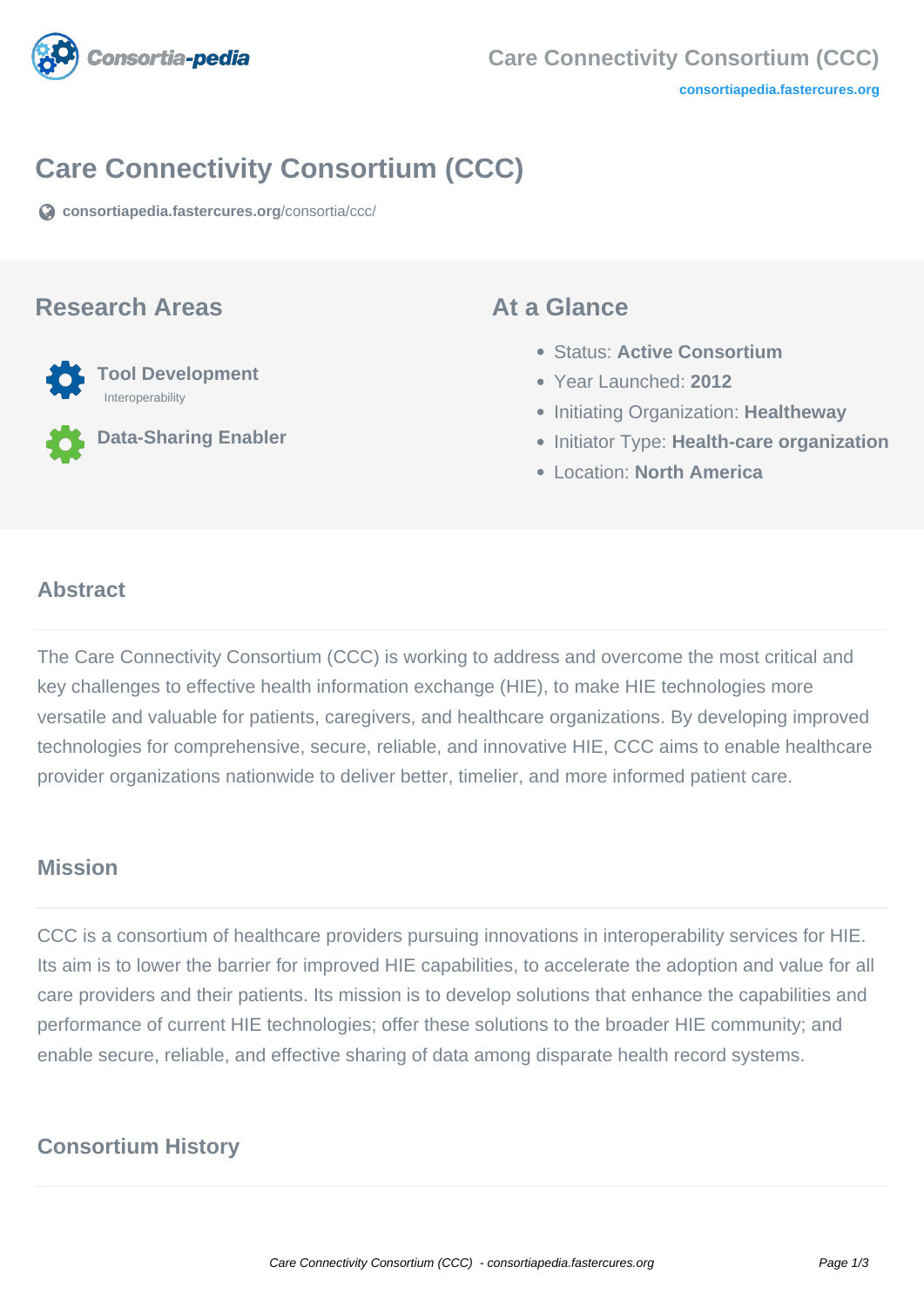

**[consortiapedia.fastercures.org](http://consortiapedia.fastercures.org/)**

CCC was founded in 2011.

## **Structure & Governance**

Network Board:

 Frank Richards Senior Vice President, Information Technology; Chief Information Officer Geisinger Health System

 Stanley M. Huff, M.D. Chief Medical Informatics Officer Intermountain Healthcare

 Jamie Ferguson Kaiser Permanente Fellow, Institute for Health Policy; Vice President, Health Information Technology Strategy & Policy Kaiser Permanente

 Christopher Ross Chief Information Officer Mayo Clinic

# **Links/Social Media Feed**

Homepage <http://www.careconnectivity.org/> **Points of Contact**

[info@careconnectivity.org](mailto:info@careconnectivity.org)